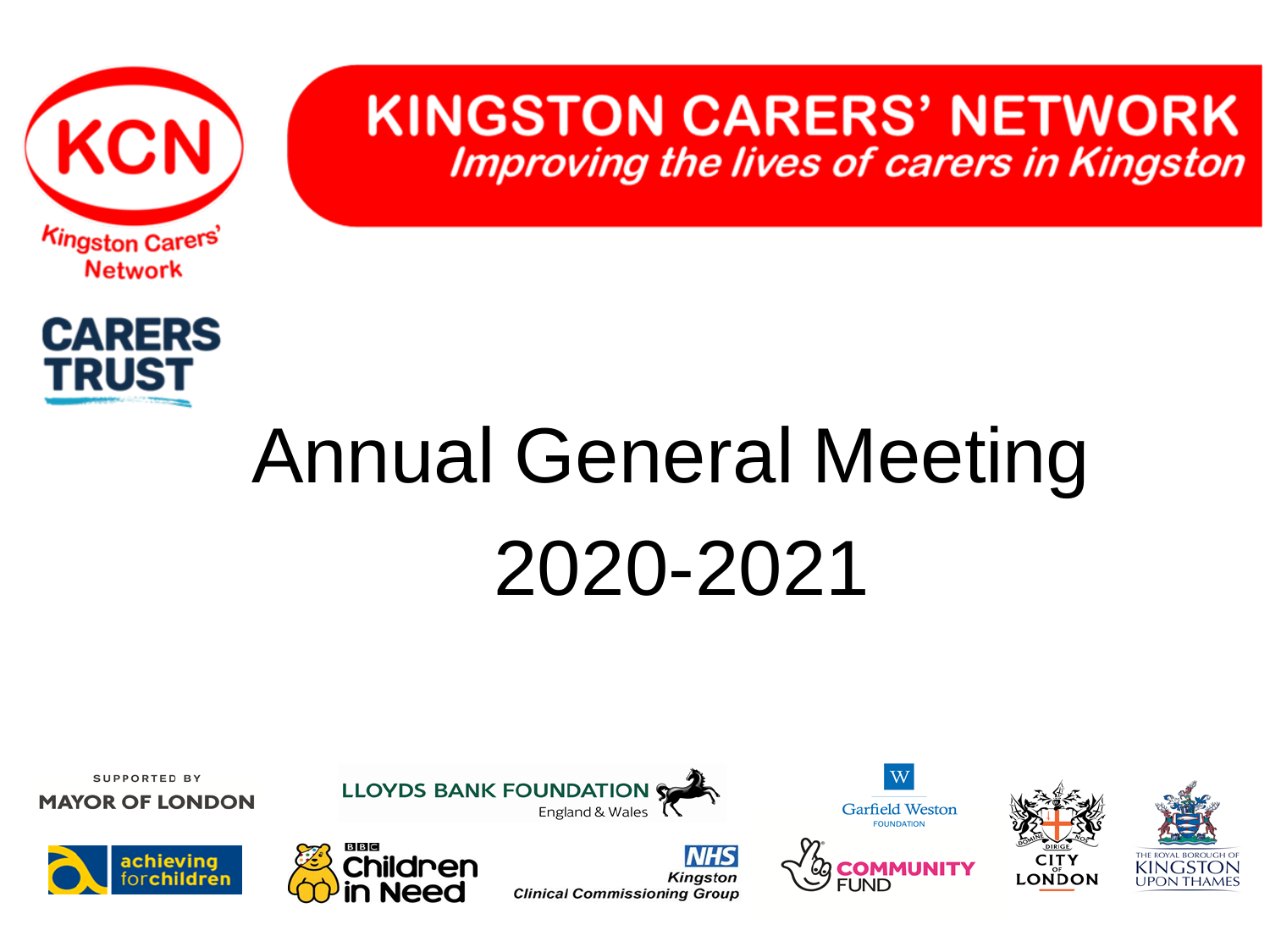

# **Highlights of a COVID year**

- It is estimated that carers save the health and care system £239 million per year in the Royal Borough of Kingston.
- It is our privilege to offer our support to carers of all ages, and especially so in this year of many challenges.
- 1,050 adult carers referred to KCN
- 146 young carers referred to KYCP
- 3,804 virtual advice sessions provided to adult carers
- Income of £770k and over 60% from non-statutory sources
- New roles within KCN, befriending, shopping, prescription collection and food box delivery.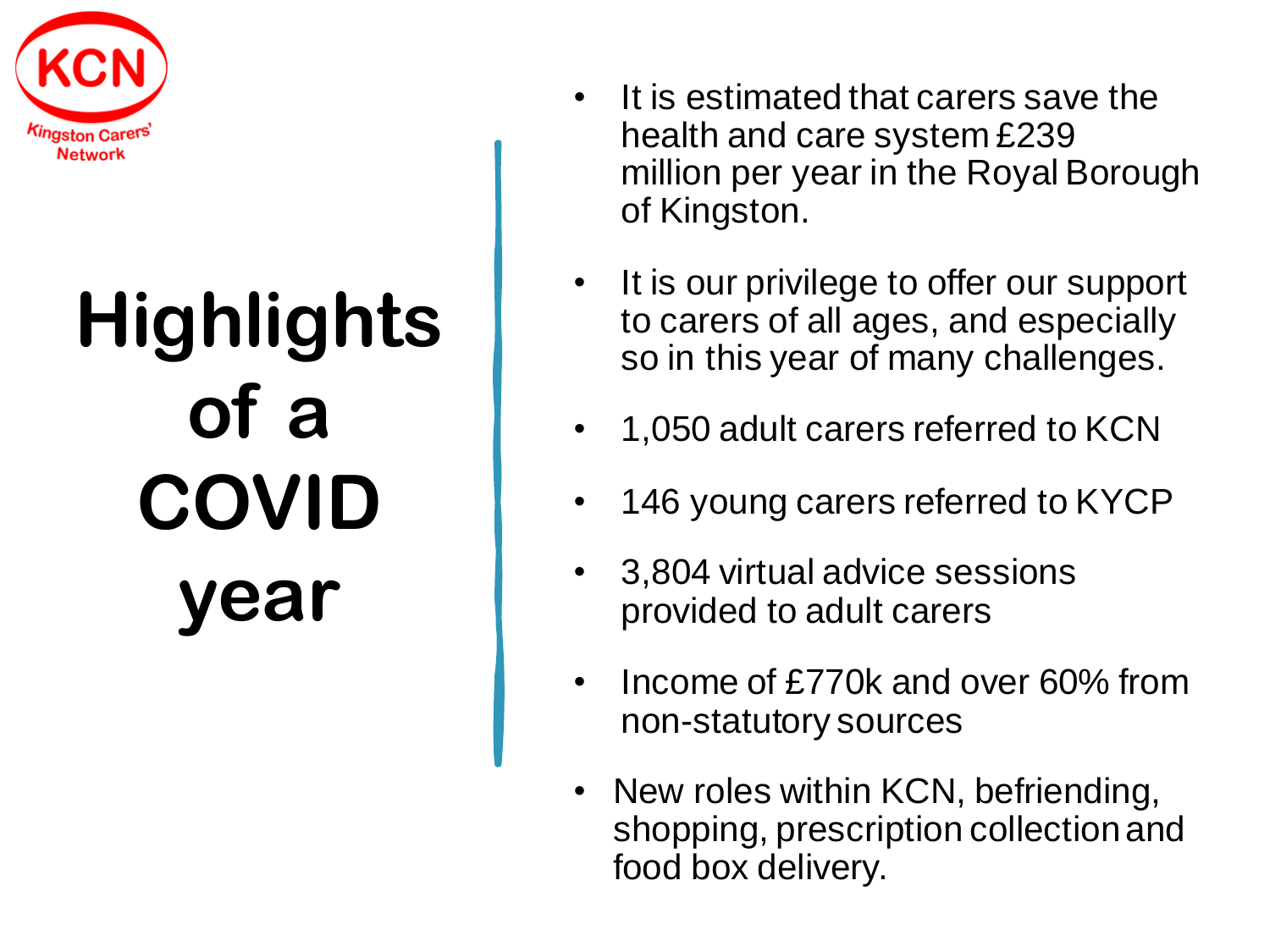

## **Achieving the Five Outcomes for Carers**

Financial gains for carers of almost £1.17m

769 carers report feeling better recognised as expert care partners

458 carers say that they are now enjoying a life outside of caring

339 Carers' Assessments and Annual Reviews completed

1,179 carers attended virtual wellbeing events

405 activities providing 4,159 breaks for young carers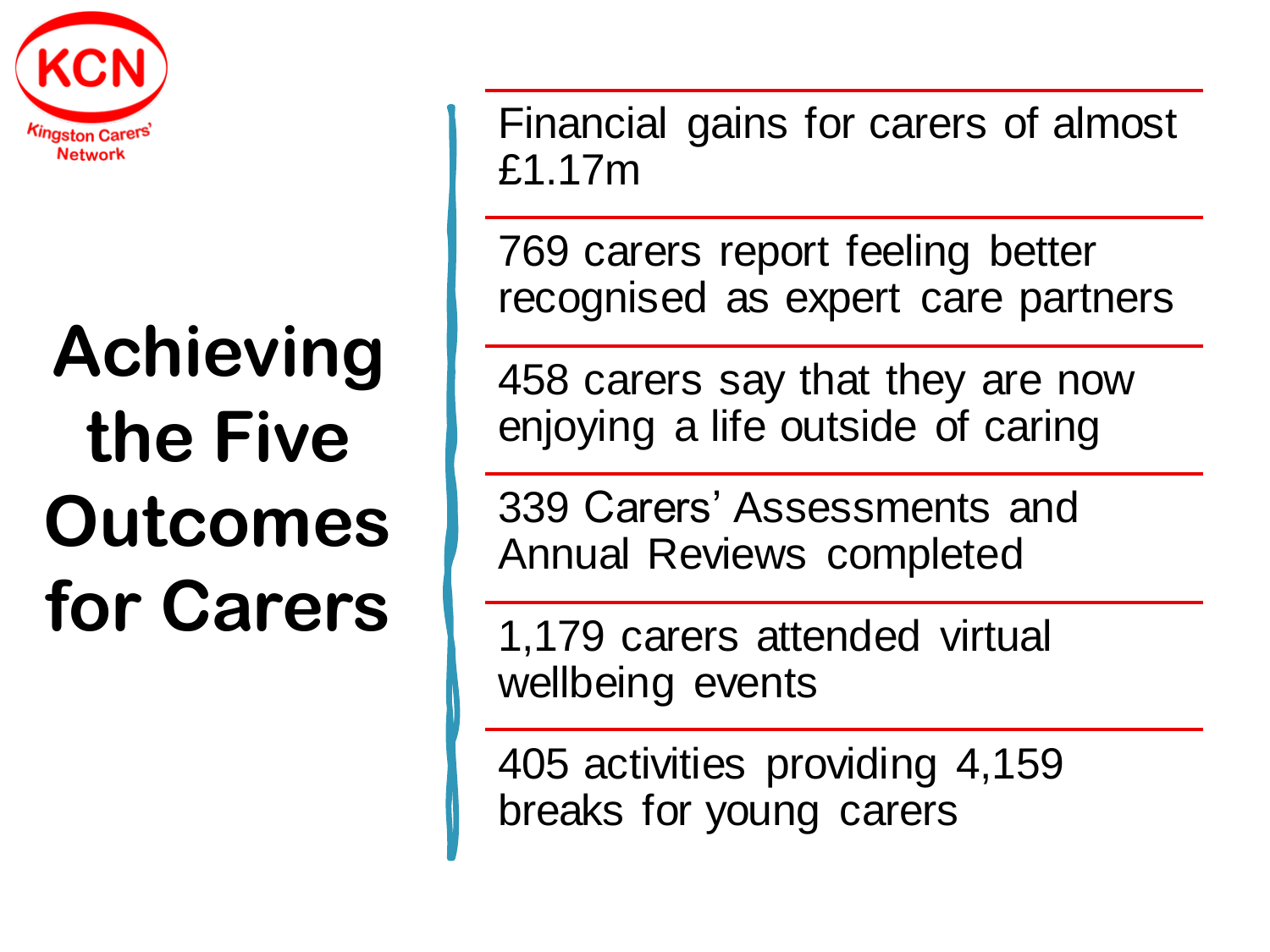

## **Our volunteers**

- 68 Volunteers contributed 1,806 hours of their time and skills
- In the following roles/activities:
- **Counsellors**
- **Befrienders**
- Admin support and mail-outs
- **Mentors**
- Preparing activity packs and delivering them
- Delivering food parcels
- Shopping for shielding carers

#### **Value of their time is more than £36,000!**



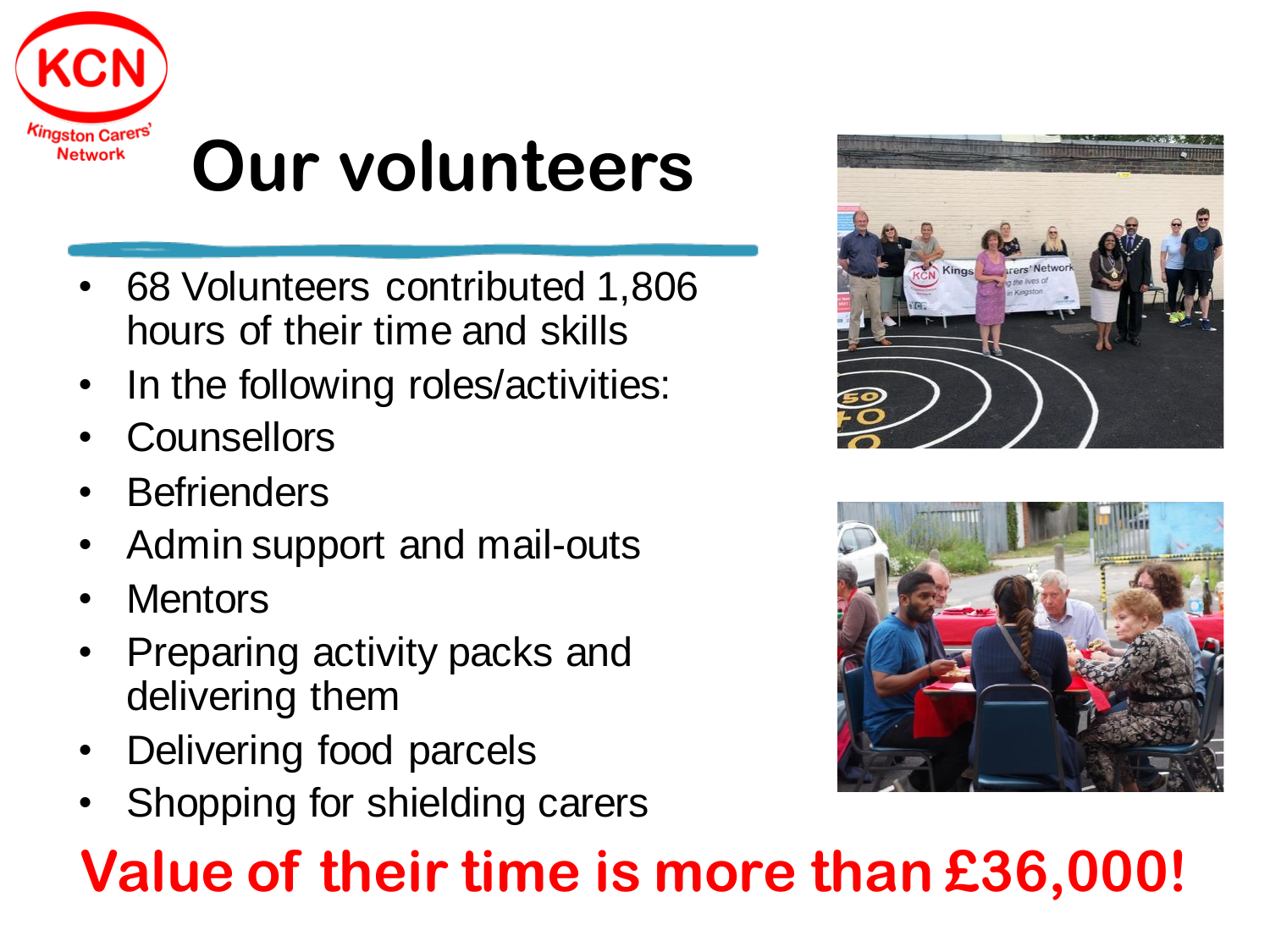

### **Thanks to our volunteers**

Alasdair Orr Alex Cripsin Alleyne Bartram Amanda Simner Barbara Loftin Bec Richmond Blerta Sadiku Carol Harvey Caroline Fernando Caroline Tidman Clare Jones Clare Garrahan Dan Long Dani Rose Dawn Hedmann-Liscott Emily Smith Emma Robertson Emma Stratford Estelle Taylor-Noel Flo Bailey

Georgia Dingle Grace Sylvester Gwen Knight Helen Levy Ian Bellinger Jacqui Barton James Gold James Barton James Faria James Noyes Jason Tam Jessica Mitchell Joanne Noyes John Mays John Murphy Julie Walker Kate Rhodes Katie Byers Katie Glen Kay Needle

Lauren Burns Louise Bevington Maggie Fairweather Mary Freely Matt Brooks Milli van Wilgenburg Millie Rana Mimoza Qoba Nadia Roach-McGurn Nick Collins Nicola Hambley Nora Ridley Pat Stanley Peter Whatnall Ramon Selvakumaran Rita Ferro Rochelle Bakthiari Roisin Miller Sacha Johnston Sheikh Beeharry

Sheila Leatherdale Sophie Humphries Susan Adie Susan Hostler Suzanne Reynolds Tara Bascombe Tayla Lammert Tina Atwal

**Lux**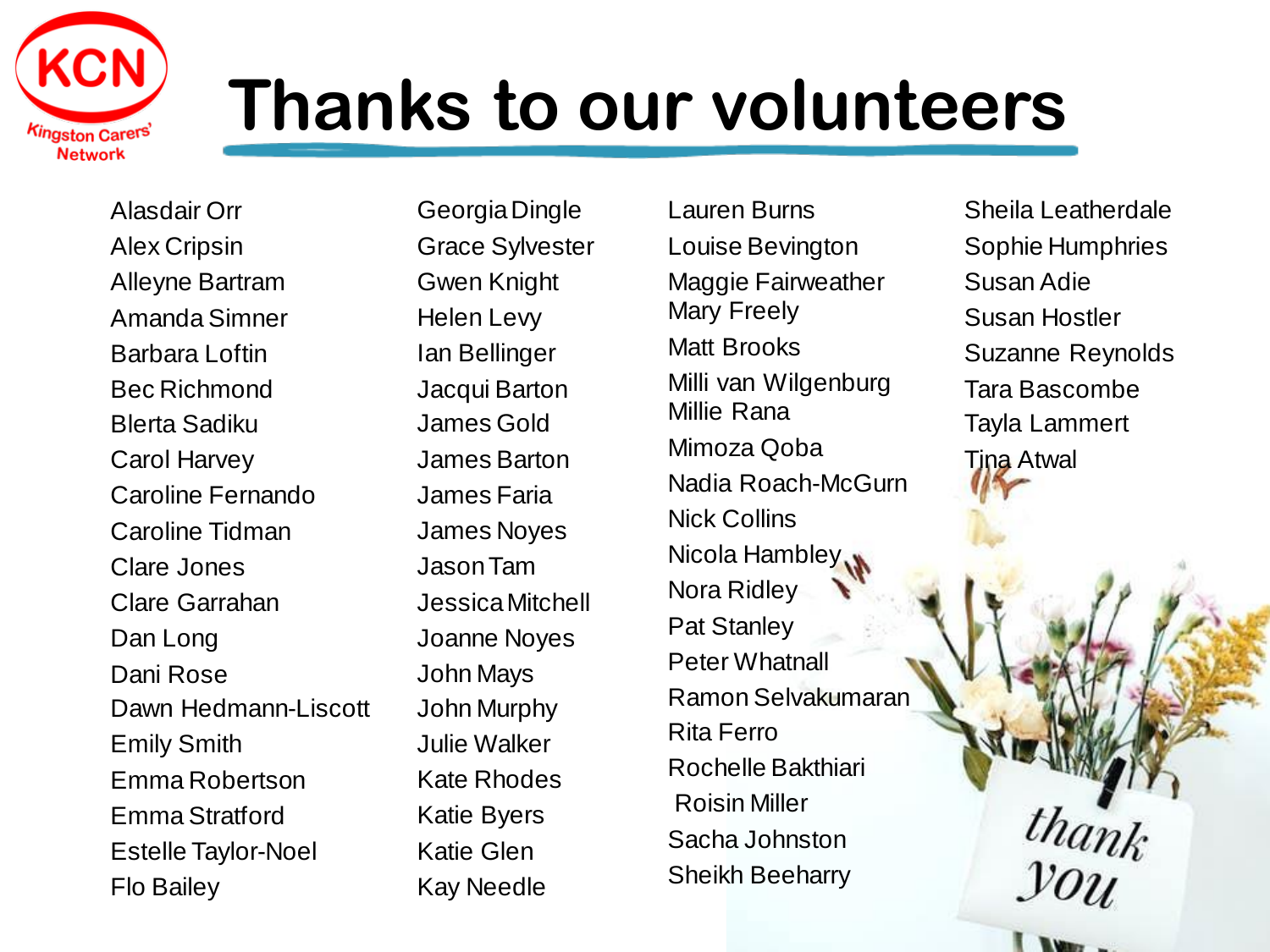

## **Priorities in the year ahead**

- Refreshing Kingston's Carers' Strategy, working with the local authority and health partners. This strategy will be written by carers, for carers.
- Retaining and building capacity in an increasingly difficult financial climate.
- Supporting carers after this especially challenging period and retaining a hybrid delivery model, to best suit the needs of carers.
- Ensure young and young adult carers are protected from inappropriate caring responsibilities.

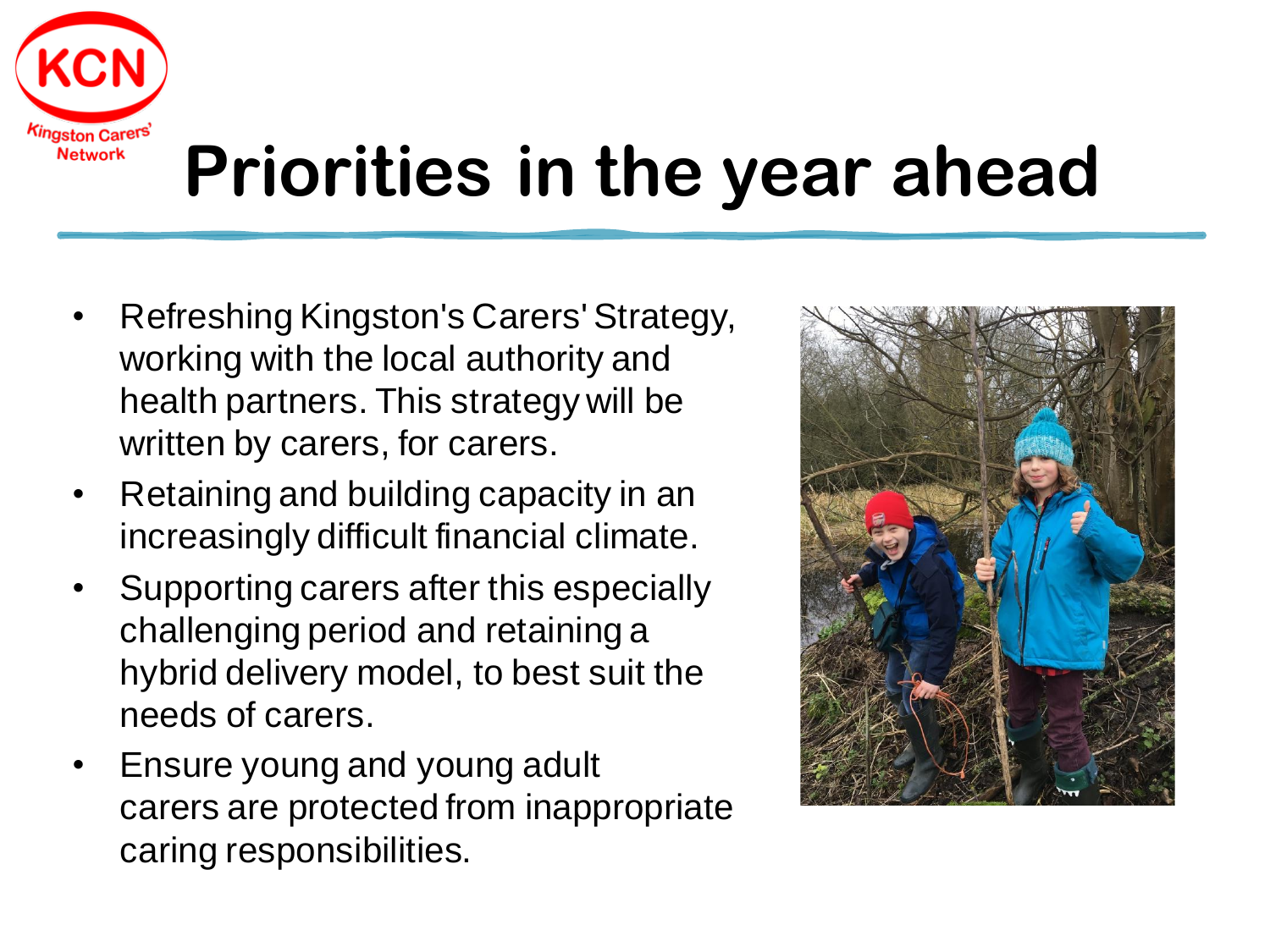



Thank you for joining us today as we reflect on an unusual year. Enormous thanks to all our very special carers and our amazing and dedicated team of staff and volunteers who work so hard to support them.